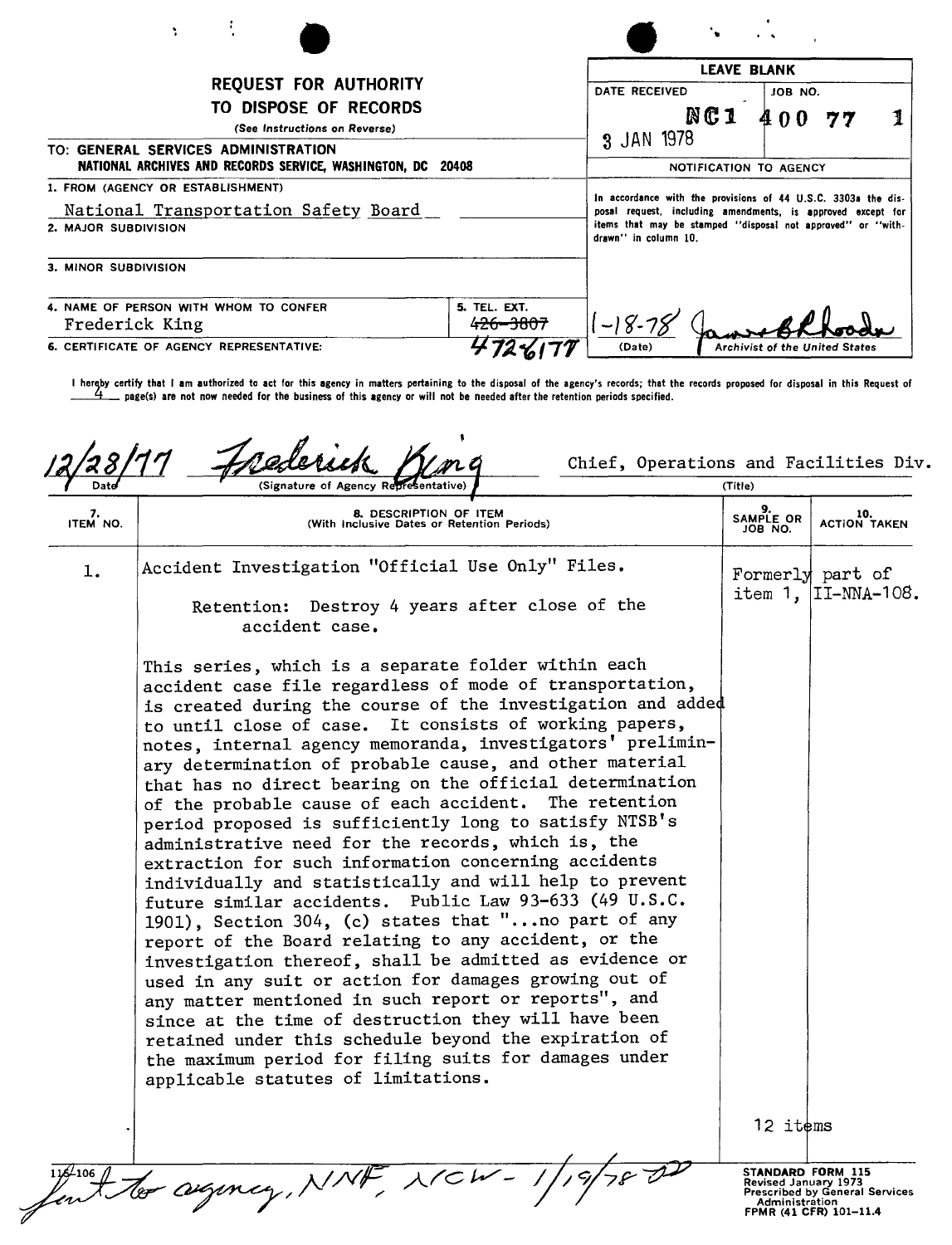|                | <b>Request for Records Disposition Authority-Continuation</b>                                                                                                                                                                                                                                                                                                                                                                      | JOB NO.                    | PAGE OF 2                  |
|----------------|------------------------------------------------------------------------------------------------------------------------------------------------------------------------------------------------------------------------------------------------------------------------------------------------------------------------------------------------------------------------------------------------------------------------------------|----------------------------|----------------------------|
| 7.<br>ITEM NO. | 8. DESCRIPTION OF ITEM<br>(With Inclusive Dates or Retention Periods)                                                                                                                                                                                                                                                                                                                                                              | 9.<br>SAMPLE OR<br>JOB NO. | 10.<br><b>ACTION TAKEN</b> |
|                | Functional documentation values are safeguarded by the<br>various statutes governing civil aviation and the annual<br>reports, and internal procedural issuances of the NTSB<br>and its predecessors.                                                                                                                                                                                                                              |                            |                            |
| 2.             | Air Carrier Aircraft Accident Reports, NTSB Form 6120.2<br>and associated investigation case files.                                                                                                                                                                                                                                                                                                                                |                            | $IT-NNA-1@8$ , item 1.     |
|                | Retention:<br>Transfer to FRC 4 years after close of<br>case.<br>Destroy 15 years after close of case.                                                                                                                                                                                                                                                                                                                             |                            |                            |
| 3.             | Non-Air-Carrier Aircraft Accident Reports, NTSB Form<br>6120.1 and associated investigation case files.                                                                                                                                                                                                                                                                                                                            |                            | $II-NNA-1Q8$ , item 2.     |
|                | Retention:<br>Transfer to FRC 4 years after close of<br>case.<br>Destroy 7 years after close of case.                                                                                                                                                                                                                                                                                                                              |                            |                            |
|                | Items 2 and 3. Federal Air Regulations require that an<br>Accident Report be submitted to the NTSB in connection<br>with each accident involving a civil plane of U.S. regis-<br>The data is tabulated. The resulting statistics<br>try.<br>are retained. The data is not available for use in any<br>private litigation which may arise out of the accident<br>and, in any event, will be retained for a 10 or 20 year<br>period. |                            |                            |
|                | NTSB Form 6120.2 is used in reporting all civil aircraft<br>accidents in air carrier operations, and NTSB Form 6120.1<br>in non air-carrier operations. Air carrier operations<br>refer to the transportation of persons and property as a<br>common carrier for compensation or hire.                                                                                                                                             |                            |                            |
| 4.             | Accident Public Hearings Files.                                                                                                                                                                                                                                                                                                                                                                                                    |                            | II-NNA-108, item 3.        |
|                | Retention:<br>Transfer to FRC 4 years after close of<br>case.<br>Destroy 15 years after close of case.                                                                                                                                                                                                                                                                                                                             |                            |                            |
|                | Public hearings are held in certain cases (regardless of<br>mode of transportation but are generally accidents involv+<br>ing air carriers) to obtain facts on which to base a<br>finding of probable cause. Files contain the transcripts<br>of testimony, depositions, exhibits (records of the car-<br>riers, etc.) and other documents in connection with the<br>hearing, including the formal investigation report of the     |                            |                            |

 $\mathbf{v}^{(0)} = \mathbf{v}^{(0)}$  .

 $\mathbf{S} = \mathcal{R}^{(1)}$  .